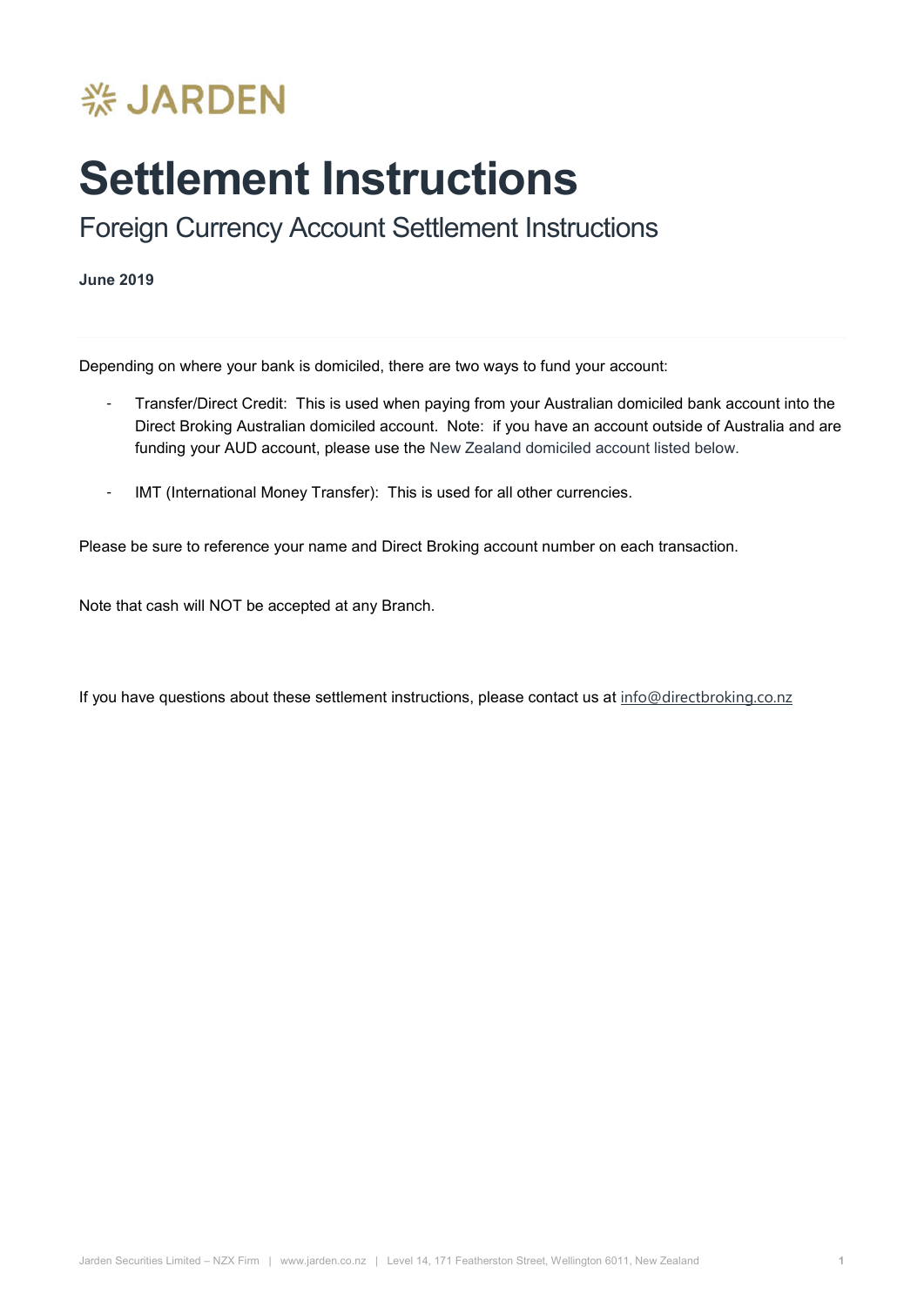

## **Settlement Instructions - Currency Account Settlement Instructions**

| <b>Currency</b> |                                                                                                                                                                                                                                                                                                                                                                                                                                                                                                                                                                                    |
|-----------------|------------------------------------------------------------------------------------------------------------------------------------------------------------------------------------------------------------------------------------------------------------------------------------------------------------------------------------------------------------------------------------------------------------------------------------------------------------------------------------------------------------------------------------------------------------------------------------|
| <b>AUD</b>      | <b>NZ Domiciled</b><br>Pay to Beneficiary: Jarden Securities Ltd - Client Funds Account<br>Beneficiary Bank: ANZ<br>Beneficiary Bank SWIFT: ANZBNZ22<br>Account Number: FINZSE-AUD00<br>Country: NZ<br>Reference: 'Client name and Direct Broking account number'<br>Method of Payment: IMT (MT103) only<br><b>AU Domiciled</b><br>Within Australia (Internet Banking will work on this bank account within Australia):<br>Pay to Beneficiary: Jarden Securities Ltd - Client Funds Account<br>Beneficiary Bank: ANZ, Melbourne<br>Beneficiary Bank SWIFT: ANZBAU3M<br>BSB 013-006 |
|                 | Account Number: 836094772<br>Country: Australia<br>Reference: 'Client name and Direct Broking account number'<br>Method of Payment: Internet Banking or Local Branch Deposit                                                                                                                                                                                                                                                                                                                                                                                                       |
| <b>GBP</b>      | Pay to Beneficiary: Jarden Securities Ltd - Client Funds Account<br>Beneficiary Bank: ANZ<br>Beneficiary Bank SWIFT: ANZBNZ22<br>Account Number: FINZSE-GBP00<br>Country: NZ<br>Reference: 'Client name and Direct Broking account number'<br>Method of Payment: IMT (MT103) only                                                                                                                                                                                                                                                                                                  |
| <b>CAD</b>      | Pay to Beneficiary: Jarden Securities Ltd - Client Funds Account<br>Beneficiary Bank: ANZ<br>Beneficiary Bank SWIFT: ANZBNZ22<br>Account Number: FINZSE-CAD00<br>Country: NZ<br>Reference: 'Client name and Direct Broking account number'<br>Method of Payment: IMT (MT103) only                                                                                                                                                                                                                                                                                                  |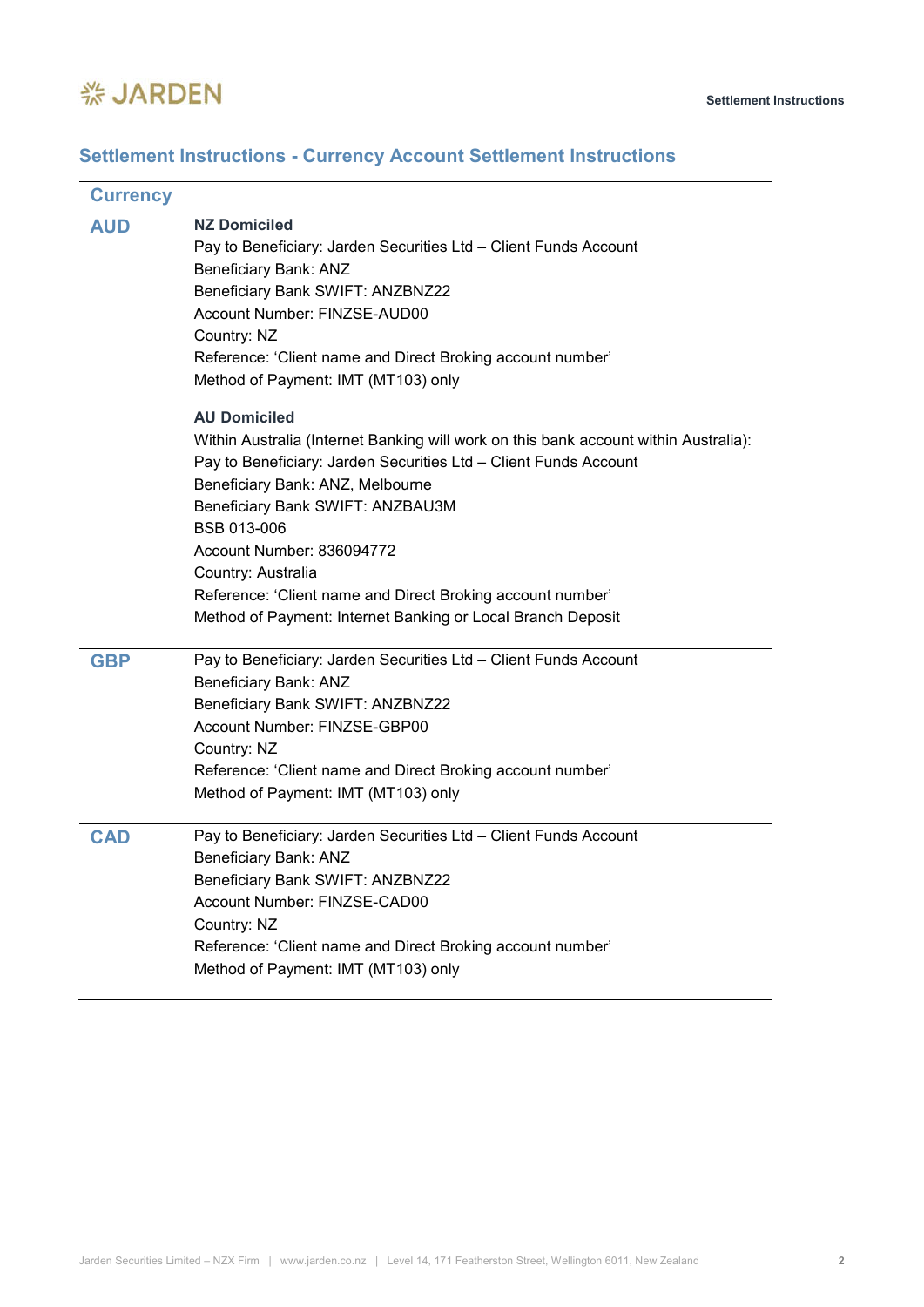

| <b>Currency</b> |                                                                                                                                                                                                                                                                                   |
|-----------------|-----------------------------------------------------------------------------------------------------------------------------------------------------------------------------------------------------------------------------------------------------------------------------------|
| <b>CHF</b>      | Pay to Beneficiary: Jarden Securities Ltd - Client Funds Account<br>Beneficiary Bank: ANZ<br>Beneficiary Bank SWIFT: ANZBNZ22<br>Account Number: FINZSE-CHF00<br>Country: NZ<br>Reference: 'Client name and Direct Broking account number'<br>Method of Payment: IMT (MT103) only |
| <b>EUR</b>      | Pay to Beneficiary: Jarden Securities Ltd - Client Funds Account<br>Beneficiary Bank: ANZ<br>Beneficiary Bank SWIFT: ANZBNZ22<br>Account Number: FINZSE-EUR00<br>Country: NZ<br>Reference: 'Client name and Direct Broking account number'<br>Method of Payment: IMT (MT103) only |
| <b>HKD</b>      | Pay to Beneficiary: Jarden Securities Ltd - Client Funds Account<br>Beneficiary Bank: ANZ<br>Beneficiary Bank SWIFT: ANZBNZ22<br>Account Number: FINZSE-HKD00<br>Country: NZ<br>Reference: 'Client name and Direct Broking account number'<br>Method of Payment: IMT (MT103) only |
| <b>JPY</b>      | Pay to Beneficiary: Jarden Securities Ltd - Client Funds Account<br>Beneficiary Bank: ANZ<br>Beneficiary Bank SWIFT: ANZBNZ22<br>Account Number: FINZSE-JPY00<br>Country: NZ<br>Reference: 'Client name and Direct Broking account number'<br>Method of Payment: IMT (MT103) only |
| <b>SEK</b>      | Pay to Beneficiary: Jarden Securities Ltd - Client Funds Account<br>Beneficiary Bank: ANZ<br>Beneficiary Bank SWIFT: ANZBNZ22<br>Account Number: FINZSE-SEK00<br>Country: NZ<br>Reference: 'Client name and Direct Broking account number'<br>Method of Payment: IMT (MT103) only |